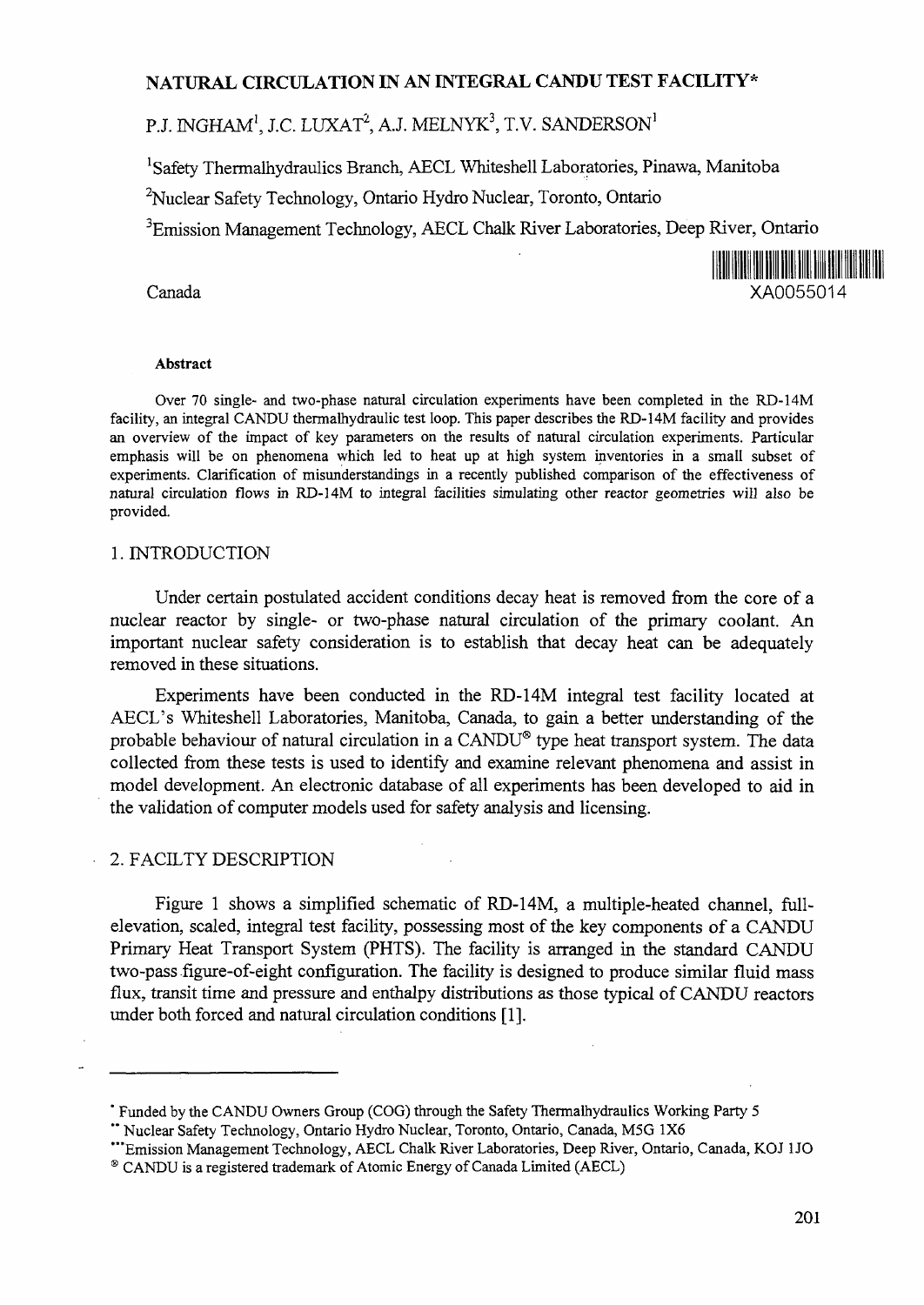The reactor core is simulated by ten, 6 m-long horizontal test sections. Each test section has simulated endfittings and seven electrical heaters, or fuel element simulators (FES), designed to have many of the characteristics of a CANDU fuel bundle. Test sections are connected to headers via full-length insulated feeders. Feeders are equipped with trace heating tapes to minimise heat losses



*FIG. I. Schematic of the RD-14M integral CANDU test facility*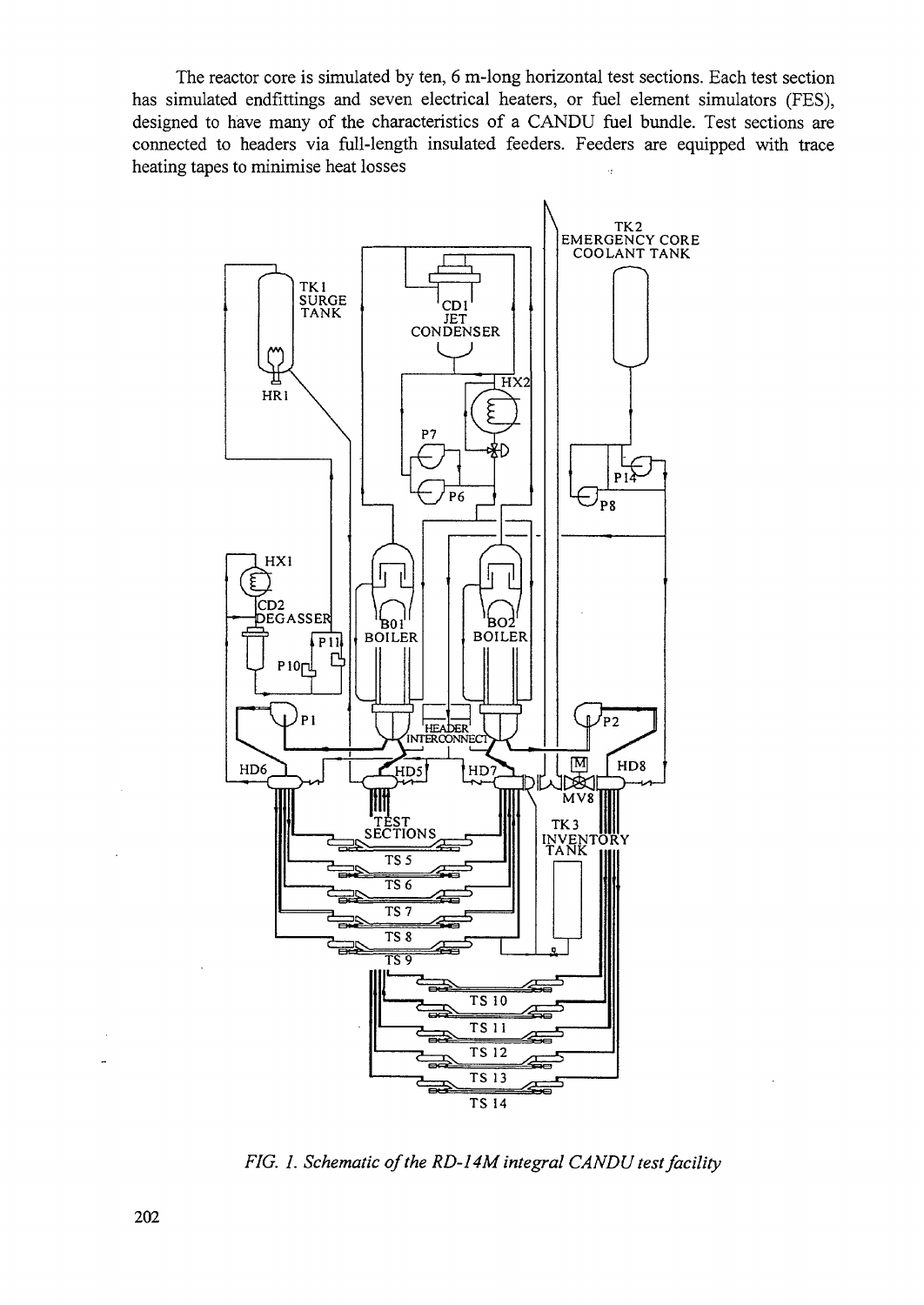under natural circulation conditions. Pipework connecting outlet headers can also be valved in to study the effect of outlet header interconnect geometry on mitigating oscillatory behaviour at full and low power conditions.

Above header piping is also CANDU-typical including two full-height, U-tube steam generators or boilers (BO1 and B02) and two bottom-suction centrifugal pumps (PI and P2). Steam generated in the secondary, or shell, side of the steam generators is condensed in a jet condenser (CD1) and returned as feedwater to the boilers. For natural circulation experiments conducted post 1990 a customised secondary system, designed to operate at reduced power levels typically encountered under natural circulation conditions, was utilised.

The primary-side pressure is controlled by a pressurizer/surge tank (TK1) using a 100-kW electric heater (HR1). The facility operates at typical CANDU primary system pressures and temperatures (typically 10 MPa $(g)$  and 310°C at the outlet header).

For the natural circulation experiments described in this paper, fluid removed from the primary circuit at header 7 (HDR7) is cooled and stored in an inventory tank (TK3). Level monitoring of the inventory tank provides a record of the quantity of primary fluid removed.

The RD-14M facility is extensively instrumented. FES sheath and centre line temperatures up to 1000 °C can be measured axially in five of the seven heaters in each simulated fuel channel to provide a comprehensive picture of the FES temperature distribution. In addition flow, temperature, pressure and the void fraction of the fluid entering and leaving each test section is measured. Gamma densitometers are used to measure the void fraction of fluid at the entrance and exit to both steam generators and at the discharge of both pumps. Fluid temperature, pressure and flow rates are measured at regular intervals throughout the facility. In addition, over 50 differential pressure measurements provide an accurate picture of the pressure distribution throughout the facility. Key secondary-side measurements such as pressure, steam flow rate and temperature, feed water temperature and flow rate and internal shell-side recirculation rate are also recorded. Overall, approximately 600 instruments are scanned and recorded using a dedicated data acquisition system.

# 3.0. NATURAL CIRCULATION EXPERIMENTS

#### **3.1. Test conditions**

To date over 70 natural circulation experiments have been completed in RD-14M. Various parameters have been investigated as summarised in Table I.

| <b>CONDITION VARIED</b>            | <b>RANGE INVESTIGATED</b>       |
|------------------------------------|---------------------------------|
| <b>POWER</b>                       | 160,100 and 60 kW/pass          |
| SECONDARY-SIDE PRESSURE            | 4.5, 4.0, 1.0, and 0.1 $MPa(g)$ |
| <b>SURGE TANK</b>                  | on/off                          |
| <b>DRAIN RATE</b>                  | $0.03$ to $0.2$ L/s             |
| SECONDARY-SIDE SYSTEM              | High / Low Power                |
| <b>OUTLET HEADER INTERCONNECTS</b> | Dynamic and Geometric Scaled    |
| <b>ECI ADDITION</b>                | $15-33$ L/s                     |
| MAKE-UP WATER ADDITION             | $0.08$ kg/s                     |
| <b>ECI ISOLATION VALVES</b>        | open/closed                     |
| <b>TRACE HEATING</b>               | on/off                          |
|                                    |                                 |

TABLE I. RD-14M NATURAL CIRCULATION EXPERIMENTAL TEST CONDITIONS INVESTIGATED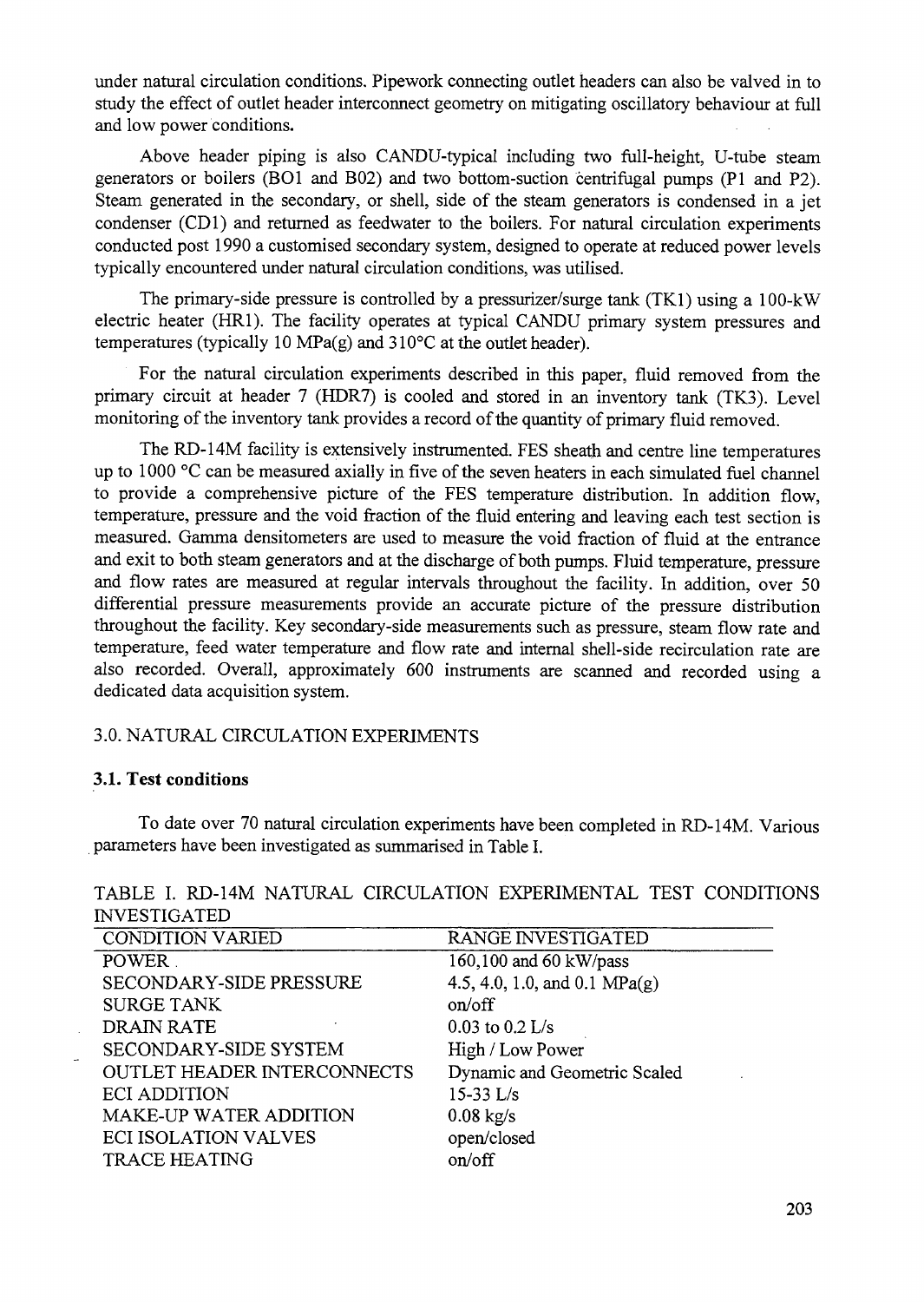#### 3.2. Test procedure

Prior to the start of each test single-phase natural circulation was established and maintained for several hours at the required test conditions. When steady-state conditions were reached, data collection was initiated and several minutes of steady-state data were collected. The primary inventory was then reduced through a series of discrete drains, from header 7 into the inventory tank. Drains were separated by periods where no perturbations were intentionally introduced to allow steady-state conditions to re-establish. The drains continued until a process protection trip on high FES sheath temperatures, 600°C, was reached terminating the experiment. Slower drain rates with longer periods between drains were used in tests conducted after 1990.

## 4. NATURAL CIRCULATION BEHAVIOUR

In all RD-14M natural circulation tests the individual channel flows were uni-directional at the start of the test. Once draining started and saturation pressure was reached void was detected in the hot leg regions of the loop. The presence of void increased flow rates throughout the loop due to an increase in the buoyancy driving force. As the primary inventory was further reduced a maximum flow rate through the steam generators was eventually reached. Subsequent reduction in the primary inventory resulted in a decrease in flow rates. In tests conducted at the higher pressures and powers, unidirectional flow was maintained throughout this stage. It is suspected that the reduction of flow resulted from a degradation in the steam generator buoyancy driving force component arising from the penetration of void into the cold leg regions of the steam generators. This phenomenon has also been postulated to explain similar behaviour in integral PWR experiments [2]. In RD-14M high pressure, high power tests  $(>4 \text{ MPa(g)}$  and at 160 kW/pass), further reduction of the primary inventory lead to the establishment of an adverse pressure gradient in the steam generators. This adverse pressure gradient eventually offset the forward buoyancy driving component in the highest elevation feeders resulting in flow reversal in these channels in some tests at about 85% inventory. In all cases, core cooling was maintained even after the onset of bi-directional flow. Tests conducted at these conditions have been captured using existing simple models [3].

In tests carried out at lower secondary-side pressures ( $P \le 1.0$  MPa(g)), flows were highly oscillatory at high primary inventories and exhibited highly dynamic behaviour. Flow reversed preferentially in some channels at primary inventories of 95-90% as a result of statistically characterised lags between steam generator and feeder pressure drop components. Channels • having long horizontal feeder sections immediately adjacent the end-fittings generally had the largest lags and were most vulnerable to flow reversal.

In all tests, at high and low pressures, continued reduction in primary inventory was accompanied by additional channel flow reversals. While bi-directional flow in the channels caused a break down in net flow through the loop as measured through the steam generators, it did not cause a simultaneous breakdown in core or channel cooling as shown in Figure 2. This suggests that reflux-condensation in the steam generators became the prime heat rejection mechanism at lower inventories. Similar behaviour is also reported for PWR integral tests [2].

In the overwhelming majority of tests FES heatup did not occur until primary fluid inventories were reduced to less than 70%. A small subset of tests carried out at powers of 160  $kW/pass$  and a secondary-side pressure of 1.0 MPa(g) has been the focus of particular interest as FES heatup occurred at primary fluid inventories greater than 85%.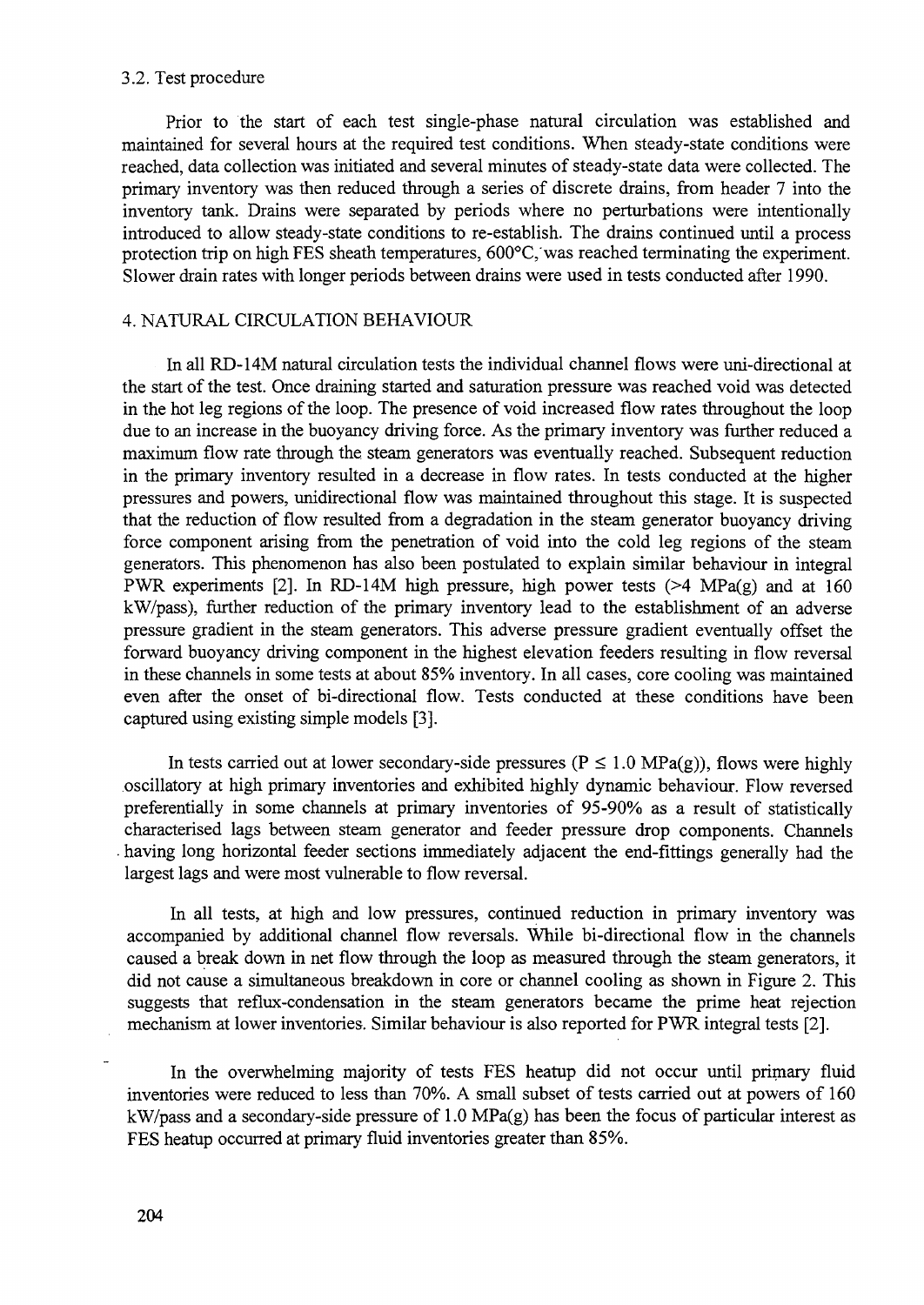

*FIG. 2. Comparison of above header and total core flow in RD-14M*

#### **4.1. Dryout at high primary fluid inventories**

Dryout at primary inventories greater than 85% resulting in FES temperature excursions in excess of 600°C only occurred in 3 natural circulation experiments carried out at primary powers of 160 kW/pass and a secondary side pressure of 1.0 MPa(g). Six other tests conducted under similar conditions did not experience dryout at inventories greater than 70%. In all cases dryout did not occur until the flow in at least 2 of the 5 channels in a pass was reversed.

At these test conditions, the net buoyancy driving force component from the steam generators becomes negligible by about 90% inventory. Individual channel flow is driven by the feeder buoyancy component, which is made up of the liquid filled inflow feeder and a highly voided outflow feeder. In these 3 tests, dryout occurred following a continuous reduction in the pressure drop in the inflow feeder which caused a proportional reduction in the flow through the •channel. Inflow feeder gamma densitometer and pressure drop measurements indicate this reduction was caused by void penetration of the inflow feeder (VPIF). Gamma densitometers are located on the feeder piping near the inlet and outlet of each channel. Since void is observed in the feeder, as inferred from pressure drop measurements, prior to being detected by the gamma densitometers, the void does not seem to have originated in the test section (Fig. 3).

All 9 tests showed evidence of void in an inflow feeder at some time following the onset of flow reversal. In fact, a review of natural circulation experiments conducted at other test conditions showed

VPIF to be a common phenomenon. However, in all but these 3 tests the extent of void penetration of the inflow feeder was limited to an intermediate level and only resulted in a partial degradation of channel flow. In some cases, inflow feeders appeared to refill after a period of several minutes, in other cases inflow feeders remained partially voided for several hours. In these latter situations flow through the channels was reduced but did not totally break down. In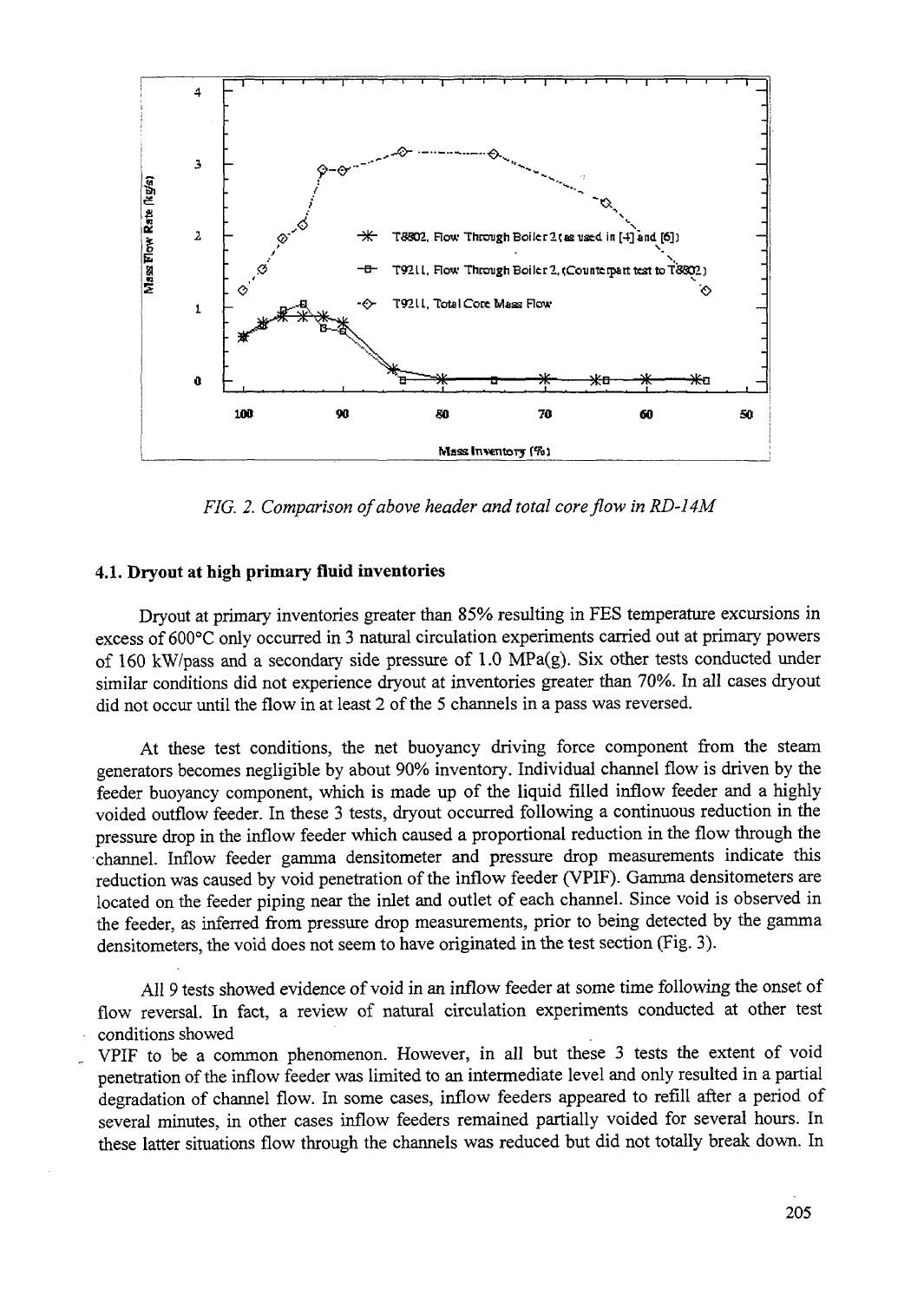

*FIG. 3. Appearance of void in the inflow feeder*

the three tests experiencing dryout at high inventories, void penetrated the inflow feeder until there was no net buoyancy driving flow in one channel. Flow in all other channels remained sufficient to provide channel cooling. In tests T8809, T8810 and T9308, VPIF, and subsequent dryout, was induced by a depressurization caused by a draining operation as shown in Figure 4.

To obtain more information on conditions leading to dryout at high primary inventories and to establish limits of FES temperature excursions additional tests were carried out. These tests were conducted at power levels of 160 kW/pass and a secondary side pressure of 1.0 MPa(g). FES trips were set at 800 °C as an extrapolation of these earlier results suggested that the FES temperatures would have approached an asymptotic limit close to 700 °C had a process protection trip at 600 °C not occurred. Primary inventories were limited to greater than 80%. Primary coolant draining and/or small changes to the secondary side (10%) were used to induce dryout. Although 69 of the previous 70 natural circulation experiments had trace heating applied to the inlet and outlet feeder piping in these tests feeder trace heating was initially off.

Results from these tests showed that without trace heating only limited VPIF of Test Section 7 (TS7) and TS12 inflow feeders could be induced (Figure 5) and FES temperature excursions were limited to less than 300 °C. Turning on the trace heating resulted in immediate but limited VPIF in some inflow feeders (Figure 5). Further VPIF phenomena were then readily induced by secondary side perturbations (Figure 6). A maximum FES temperature of 675 °C was reached prior to quenching in TS 11 at a primary inventory greater than 85% (Figure 7).

### **4.2. VPIF mechanisms**

It still is not clear why dryout occurred in only T8809, T8810 and T9308. However, it should be noted that T88 tests had a drain rate three times that of subsequent tests and an unplanned secondary side pressure transient during the drain prior to dryout occurred in T9308. It should also be noted that dryout only occurred at these test conditions in a reversed channel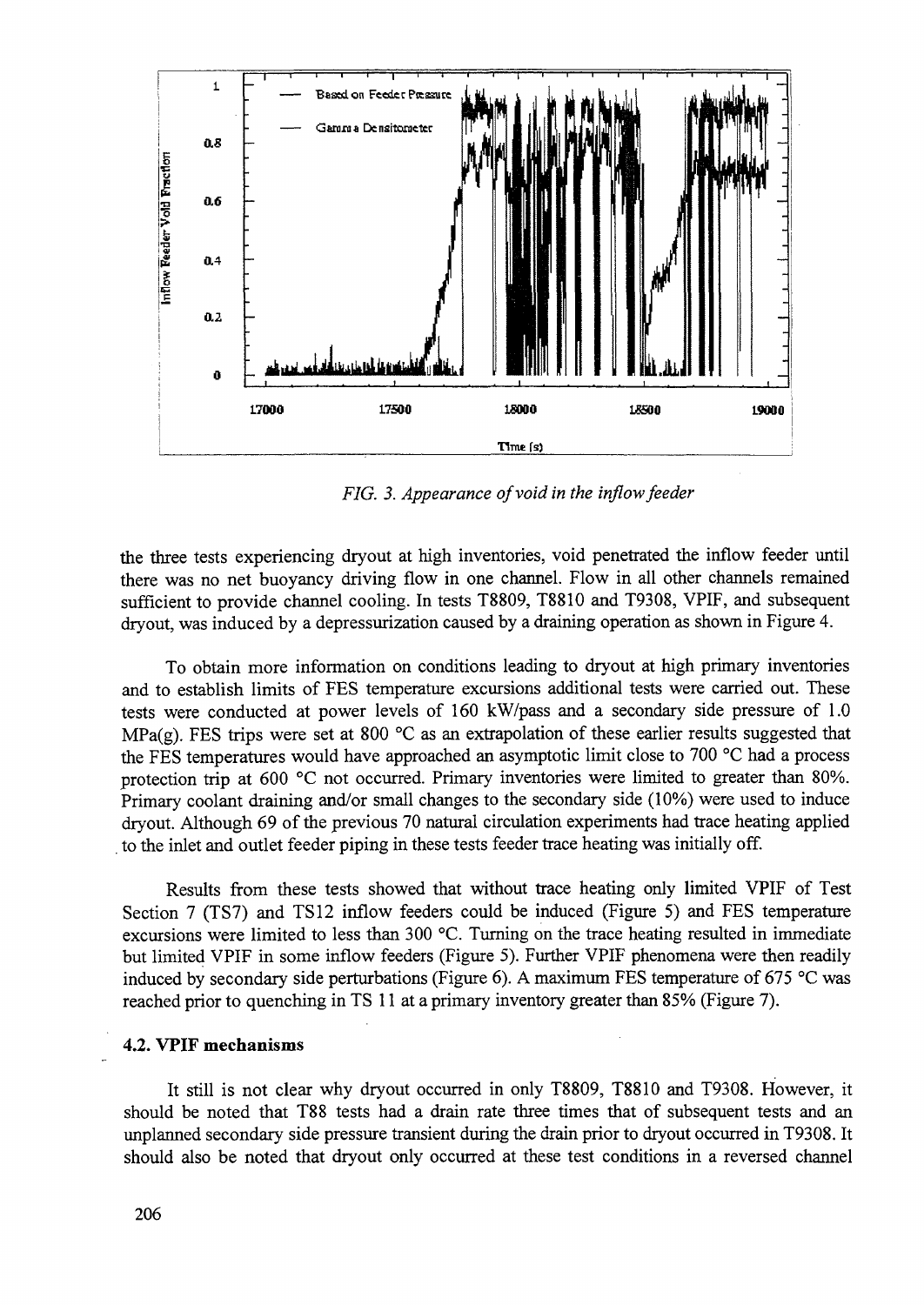

*FIG. 4. RD-14M test T9308 (a) VPIF induced by draining, (b) void measured at the inflow of the test section, (c) mass flow through the channel is reduced, (d) dry out occurs at 87% mass inventory*



*FIG. 5. The effect of feeder trace heating on VPIF*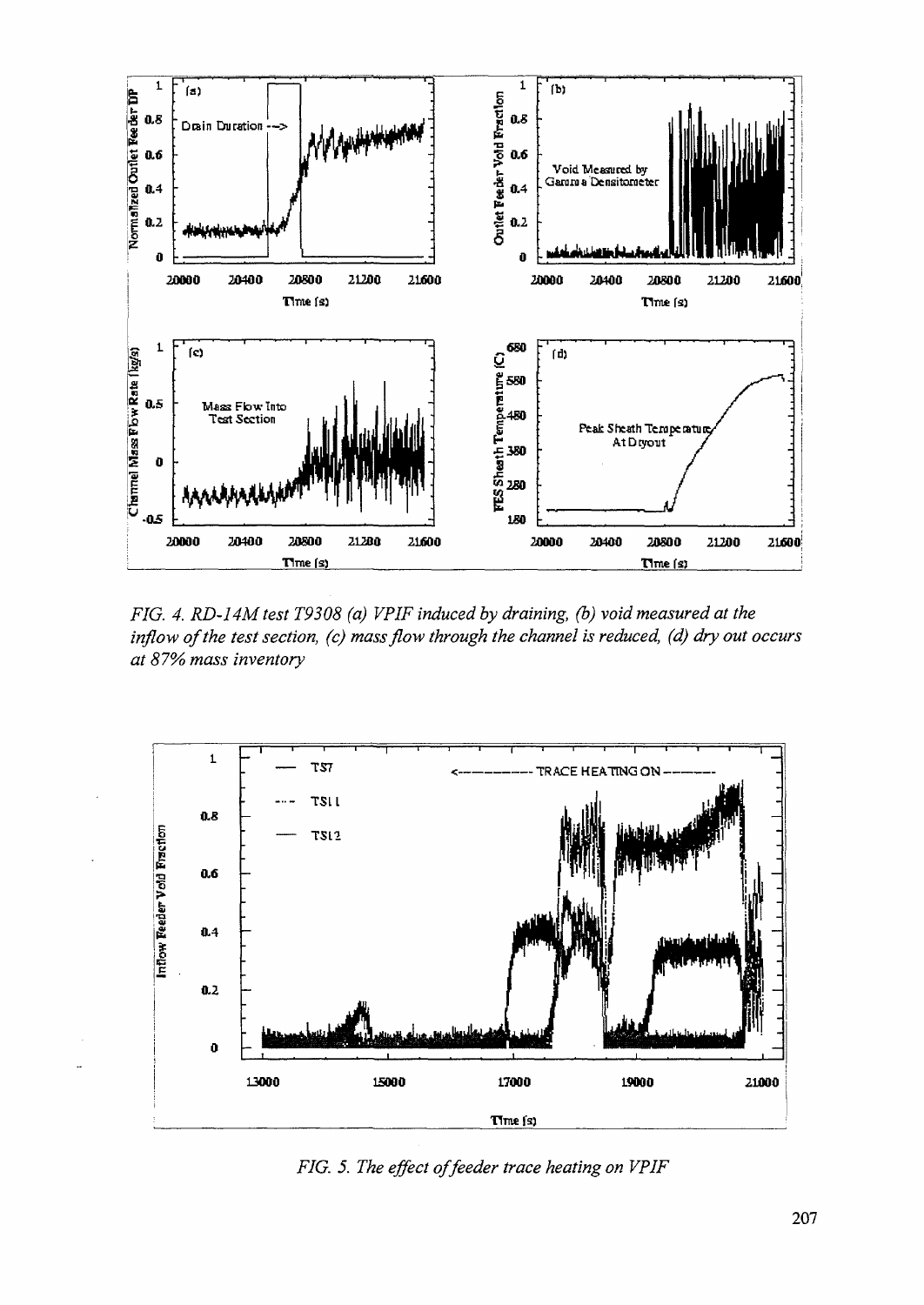

*FIG. 6. Secondary side pressure transient*



*FIG. 7. Test section II FES temperature transient*

following the second channel flow reversal. Under this circumstance fluid entering the inflow feeder is at saturation temperature. A brief explanation of the various hypotheses as to the cause of VPIF follows.

Steam bubble entrainment and flashing were mechanisms considered. For steam bubble entrainment, the drag forces exceed buoyancy forces causing steam bubbles to be dragged from the header into the feeder. This mechanism should be self limiting and self correcting as a result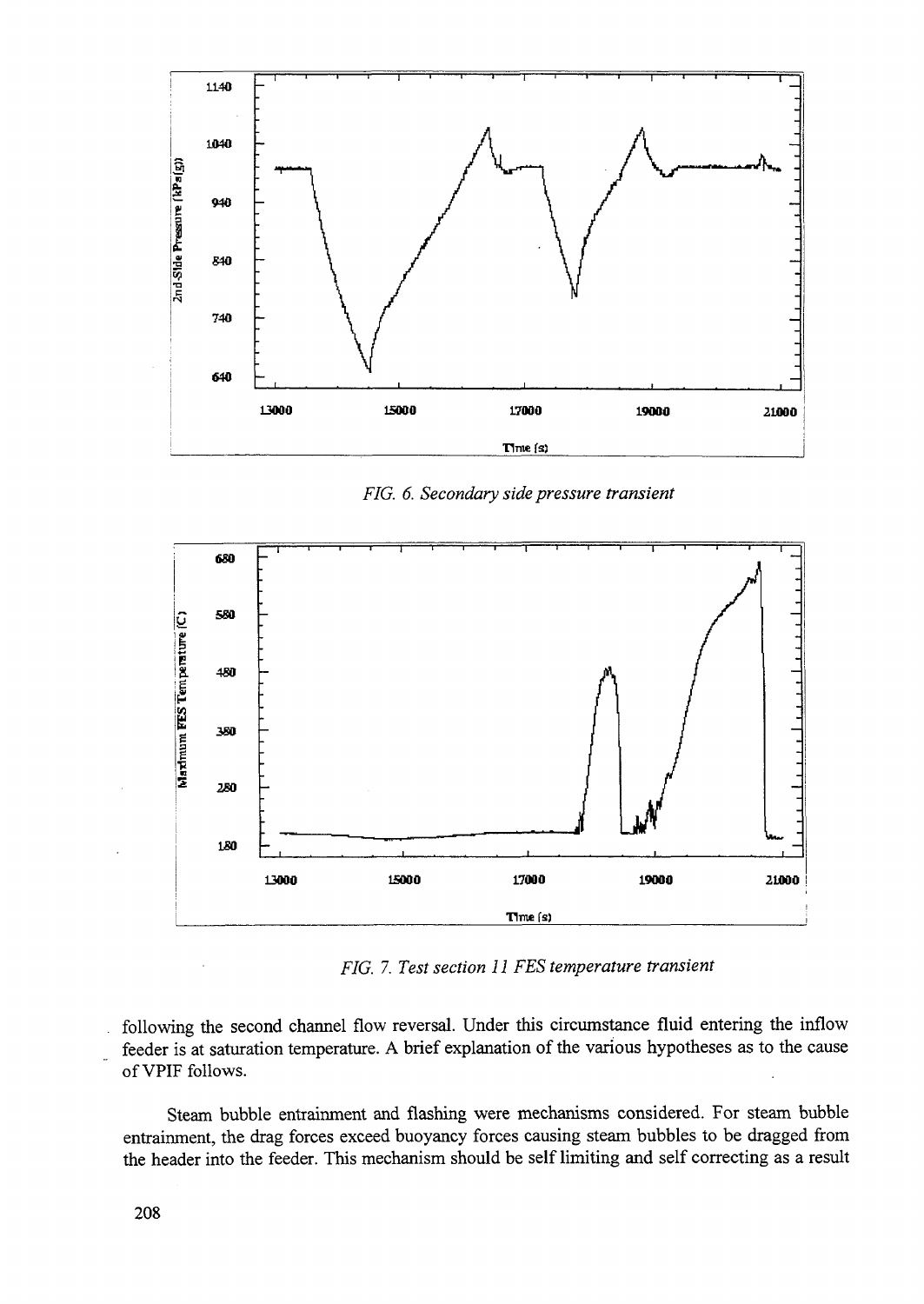of reduction in drag forces caused by flow reduction and bubble coalescence. Flashing would imply that void production is solely due to depressurization. This is highly unlikely since all saturated feeders should be effected instead of only a few. Flow induced flashing was also considered. This is attributable to frictional pressure drop and is highly unlikely due to the very low flow rates. This is a self correcting and non sustainable mechanism.

Liquid starvation is a mechanism where an adverse distribution of void in the headers exists such that insufficient liquid is available at the header/feeder interface to offset the flow from the feeder into the channel. Depending on the availability of liquid from the header, the liquid level in the feeder and consequently the flow into the channel will drop until a new steadystate is reached, or in extreme cases, until total flow breakdown occurs and dryout results.

Test data suggests the void entering the feeders originates from the headers and indicates that the void distribution inside the header is extremely complex. Both axial and radial variations must occur with more void present at lower elevations within the header. No direct measurements of void in the RD-14M headers are currently available. However, recent separate effect tests using an instrumented RD-14M inlet header, although not conducted at conditions expected during natural circulation, confirm these variations are possible. Work is presently continuing to extend the study of the distribution of void in RD-14M headers to conditions more typical of natural circulation.

#### **4.3. Complicating factors affecting VPIF mechanisms**

Trace heating has a marked effect on VPIF. The trace heating used for natural circulation tests in RD-14M is fixed at the start of the test and is not controllable. Following the onset of bidirectional flow, the added energy may exceed the actual heat losses and void may be generated in the inflow feeder. Trace heating also inhibits void collapse. Experiments are planned to examine this effect.

Feeder metal mass temperature can also effect VPIF. As the primary pressure drops with each subsequent drain, the saturation temperature of the fluid is reduced, possibly below the temperature of the metal pipe. Additional void production may result as stored energy from the pipe walls is transferred to the fluid. Pressure vessel requirements have resulted in an increase in the relative metal to fluid mass ratio from that expected in typical CANDU headers and feeders. Experiments are planned to study this effect as well.

# 5. CLARIFICATION OF A RECENT COMPARISON OF NATURAL CIRCULATION FLOWS IN OTHER INTEGRAL FACILITIES

Differences in the geometrical configuration between the CANDU PHTS and other reactor systems make direct comparison of natural circulation results difficult. Although many similarities in natural circulation phenomena between CANDU and PWR's have been identified, the multiple, horizontal-channel reactor core allows phenomena like individual channel flow reversal to occur which do not have a counterpart in other systems.

Recently, a quantitative comparison of the effectiveness of natural circulation flows in the CANDU type RD-14M facility and integral facilities simulating PWR and WWER geometries was published [4]. The RD-14M data presented in this comparison was inappropriately extracted and interpreted from an early paper for test T8802 [5]. The authors of this comparison incorrectly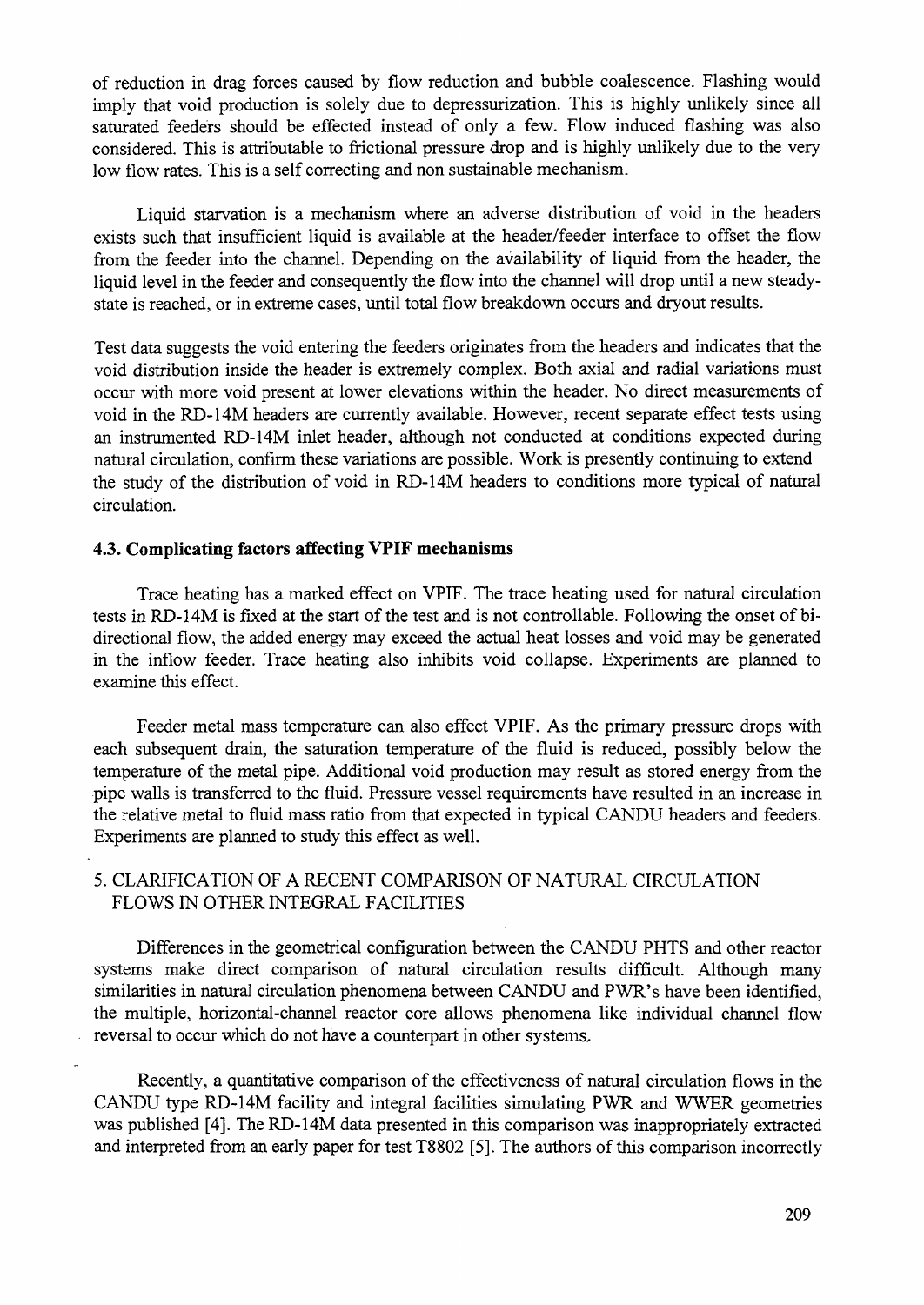| PARAMETER / RESULT                                                                                    | T8802                 | T9211         |
|-------------------------------------------------------------------------------------------------------|-----------------------|---------------|
| INITIAL PRIMARY PRESSURE (MPa(g))                                                                     | 8.0                   | 7.0           |
| $SECONDARY-SIDE PRESSURE (MPa(g))$                                                                    | 4.3                   | 4.0           |
| PASS 1 - TOTAL POWER (kW)                                                                             | 100.0                 | 101.9         |
| PASS 2 - TOTAL POWER (kW)                                                                             | 101.5                 | 101.7         |
| INITIAL HEADER 5 TEMPERATURE (°C)                                                                     | 264.2                 | 259.5         |
| INITIAL HEADER 6 TEMPERATURE (°C)                                                                     | 246.9                 | 242.9         |
| INITIAL HEADER 7 TEMPERATURE (°C)                                                                     | 264.8                 | 260.4         |
| INITIAL HEADER 8 TEMPERATURE (°C)                                                                     | 248.0                 | 244.1         |
| TRACE HEATING (kW)                                                                                    | 22.0                  | 22.0          |
| BOILER FEEDWATER TEMPERATURE (°C)                                                                     | 57.1                  | 164.9         |
| % MASS INVENTORY OF FIRST CHANNEL TO<br>REVERSE (CHANNEL NUMBER) - PASS 1                             | 84%<br>(HS5)          | 91%<br>(HS7)  |
| % MASS INVENTORY OF SECOND CHANNEL<br>TO REVERSE (CHANNEL NUMBER) - PASS 1                            | 84%<br>(HS7)          | 82%<br>(HS7)  |
| % MASS INVENTORY OF FIRST CHANNEL TO<br>REVERSE (CHANNEL NUMBER) - PASS 2                             | 89%<br>(HS10)         | 91%<br>(HS12) |
| % MASS INVENTORY OF SECOND CHANNEL<br>TO REVERSE (CHANNEL NUMBER) - PASS 2                            | 84%<br>(HS11 & EHS14) | 82%<br>(HS14) |
| $\%$<br><b>MASS</b><br>INVENTORY WHERE<br><b>FLOW 84%</b><br>THROUGH BOILERS BREAKS DOWN <sup>a</sup> |                       | 82%           |
| OUT <sup>b</sup><br><b>DRY</b><br>INVENTORY AT<br>$\%$<br>MASS<br>(CHANNEL NUMBER)                    | 48%<br>(HS7)          | 48%<br>(HSS)  |
|                                                                                                       |                       |               |

TABLE II. INITIAL CONDITIONS, BOUNDARY CONDITIONS AND KEY EXPERIMENTAL RESULTS FOR COUNTERPART EXPERIMENTS T8802 AND T9211

a Breakdown of flow through the boilers based on stalling of above header turbine flow meters. These meters stall at flows below 0.4 L/s.

b Dry out based on first channel to have at least two fuel element simulator temperatures exceed 600°C.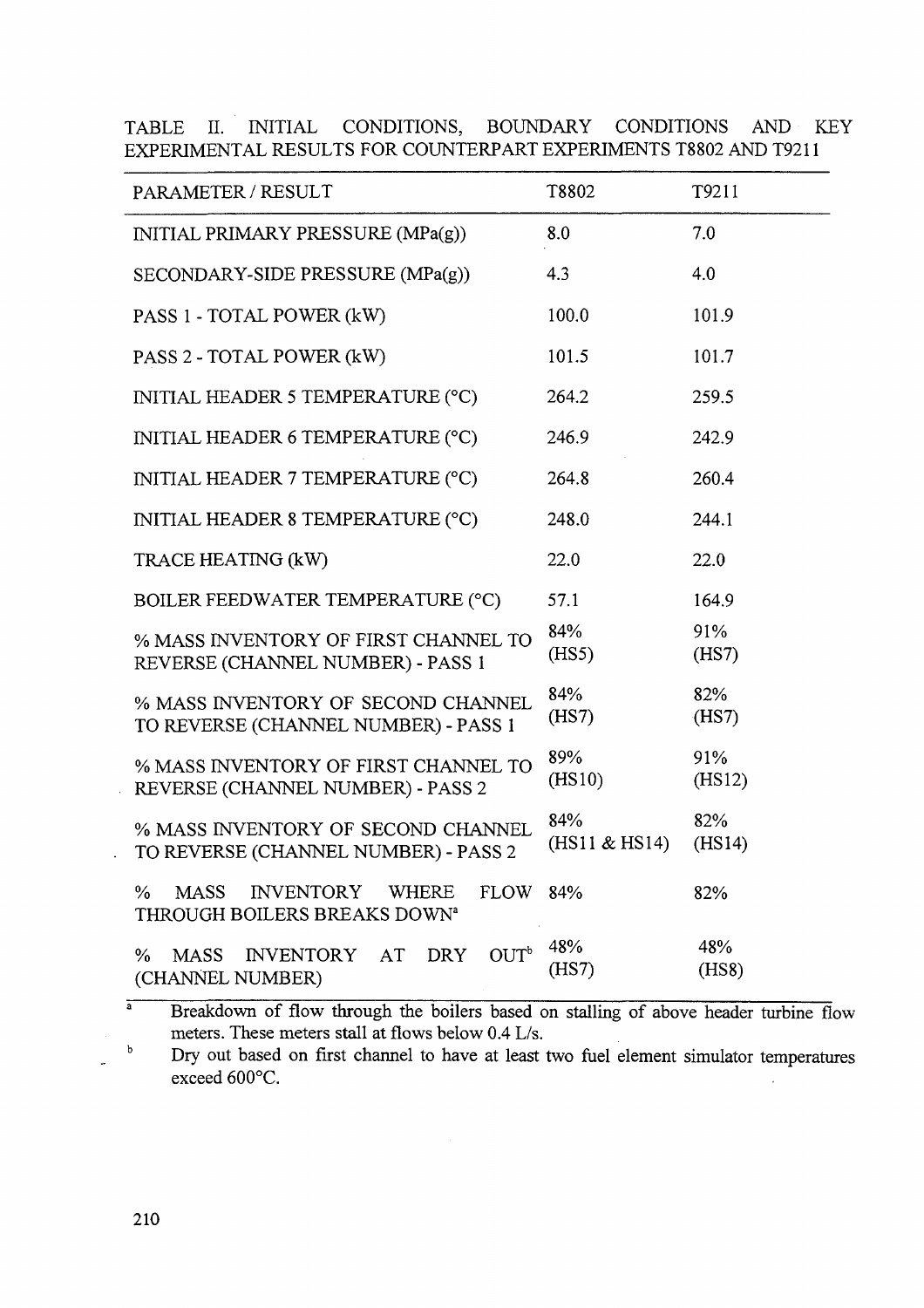assumed the core flow for the RD-14M test was equivalent to the reported flow through only one of the steam generators [6]. Because of the figure-of-eight configuration, this assumption is a factor of two too low under strictly unidirectional flow conditions. The error in this assumption becomes even greater following the onset of channel flow reversal. The RD-14M experimental data used is not consistent with the author's analysis methodology. As a consequence, the magnitudes of RD-14M natural circulation flows are severely underestimated.

Core mass flow rates for the RD-14M test used in this comparison, T8802, cannot be calculated due to insufficient instrumentation in this early test. However, a more recent, better instrumented test, T9211, was conducted at the same nominal conditions as T8802. Test T9211 was the only test conducted using similar conditions and test procedure. Experimental results for T9211 are comparable to T8802 as shown in Figure 2. The similarity between these two tests is also illustrated in Table II where initial conditions, boundary conditions and key experimental results are compared. Important results to note include the similarity of inventory for the first and second flow reversals, breakdown of flow through the boilers and break down of flow in one of the channels (dry out).

The core mass flow rate is obtained by adding the mass flow rate through each channel. Individual channel mass flows are determined by correcting single-phase inflow feeder flow rate measurements made at steady-state conditions at each inventory for density.

To make an accurate comparison of RD-14M with other facilities, the total core mass flow as shown in Figure 2 should have been used in Ref. [4] instead of the flow through only one of the steam generators. As illustrated in Figure 2, both the effective range and the magnitude of the core mass flow rates are significantly larger than the values used in assessing RD-14M results. The referenced comparison implies significant core flow rates only occur over a narrow range of primary inventories (82 to 100%), whereas in reality effective core flow rates were measured at inventories as low as 48%. Similarly, the actual maximum core mass flow rate is a factor of three higher than that in the data used in the referenced comparison. It is unfortunate that the differences in facility configurations and the nature of the data used in this comparison were misunderstood. The impact of these oversights is a gross underestimation of the core cooling effectiveness of natural circulation in CANDU geometries. Superimposition of the correct data on the published comparison clearly demonstrates that natural circulation flows in a CANDU type facility are quantitatively as high, if not higher, than flows encountered in integral facilities representing PWR and WWER geometries.

#### 6. SUMMARY

 $\ddot{\cdot}$ 

The key features of RD-14M, an integral CANDU test facility, have been described. An overview of the general behaviour observed in RD-14M natural circulation experiments has been discussed. Void penetration of inflow feeders (VPIF) has been identified as the mechanism responsible for early heatup in a small subset of tests. For these tests, heatup is limited to FES temperatures less than 700 °C and is followed by quenching. VPIF probably originates in the RD-14M headers and is strongly coupled with both header conditions and feeder trace heating.

Natural circulation flows in RD-14M, when accurately compared on a quantitative basis to those found in integral facilities representing PWR and WWER geometries, are as good if not better.